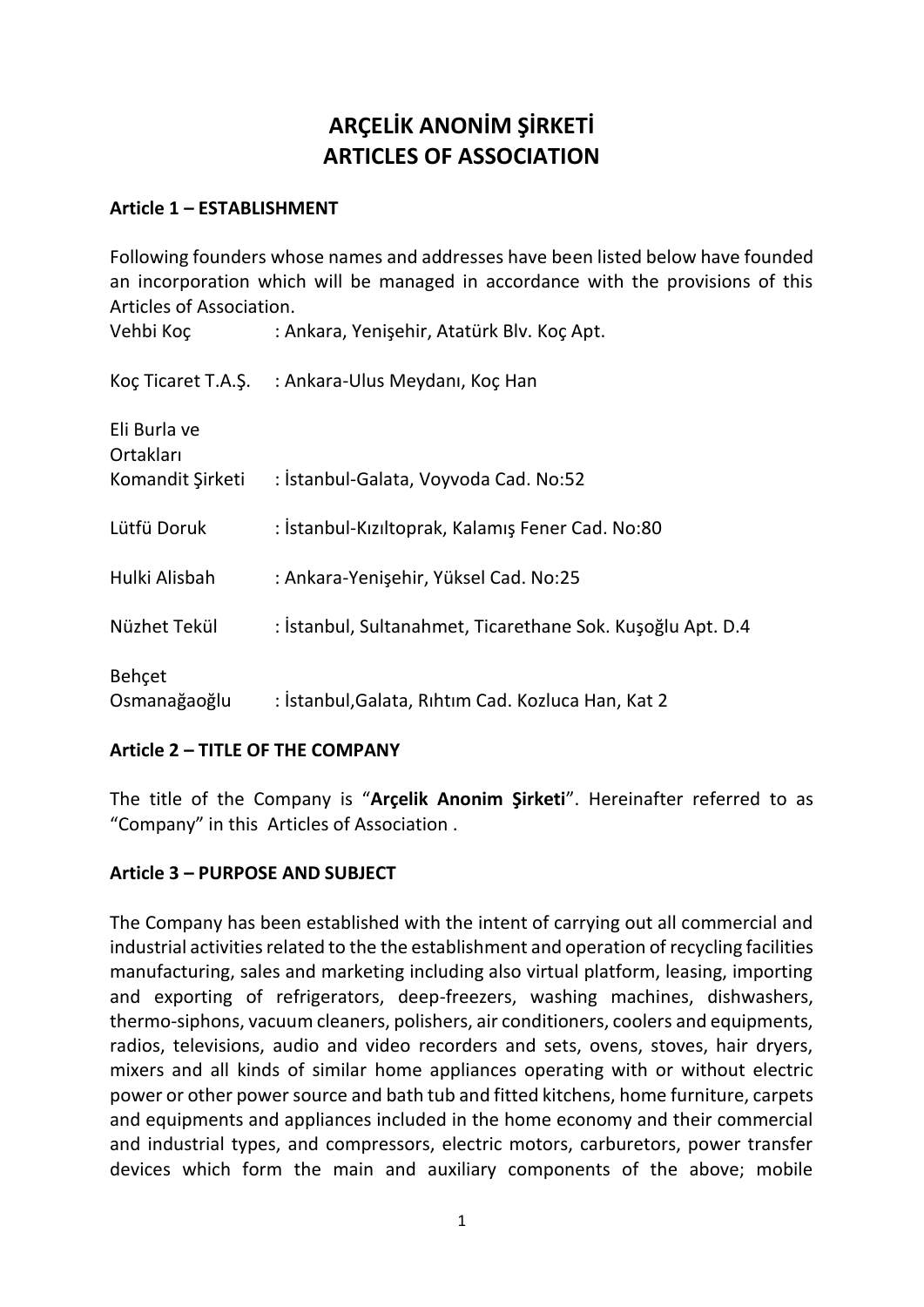telephones, mobile telephone lines and components, electronic devices and their parts and components; transportation and passenger vehicles and their motors and other parts and equipments for generation, usage, transportation and distribution of energy and to achieve its goal the Company may perform these activities both on its own and may get into partnership for manufacturing, may realize the manufacturing with its own brands or other brands and may realize for and on behalf of others.

For this purpose the Company especially may perform following activities in the country and abroad;

A) Operate as an agent, broker, representative and dealer and authorize others to do same.

B) Establish marketing, transportation, commitment, warehousing and entrepot organizations; conduct staff training activities; setup and use computer systems; perform these singularly or jointly.

C) To realize Company's objective, the Company may acquire every kind of movable and immovable properties, may have constructed and manufactured or may acquire every kind of real or individual rights on these, may lease, may operate acquired or leased properties, may lease out and sell. Company may take every kind of real or individual warranty including commercial enterprise pledge as well, may set pledge and other miscellaneous limited property rights over others' real properties in its favor and may transfer or release these for securing the rights and receivables of Company. On condition to comply with the principles determined by Capital Markets Board, Company may establish real rights in favor of third parties and may have them released.

D) To realize Company's objective, the Company may take out loan from local and foreign individuals, companies and banks, may enter into every kind of financial, commercial and economical undertaking against third parties, on condition to comply with the principles determined by Capital Markets Board may issue every kind of bonds and miscellaneous capital market instruments in the country and abroad and may make investment in securities, derivatives and miscellaneous capital market instruments. On condition to comply with the principles determined by Capital Markets Board may go bail and provide warranty in favor of third parties. If necessary, the Company may accept to establish right of mortgage and/or lien in favor of itself over movable and immovable properties of others, may release the pledges established in its favor, may waive a lien and may accept establishing bail and warranty by third parties in its favor.

E) The Company may perform abovementioned activities on its own or through national or foreign real person and legal entities, provided that other provisions of this Articles of Association are reserved. In case the Company deems necessary for this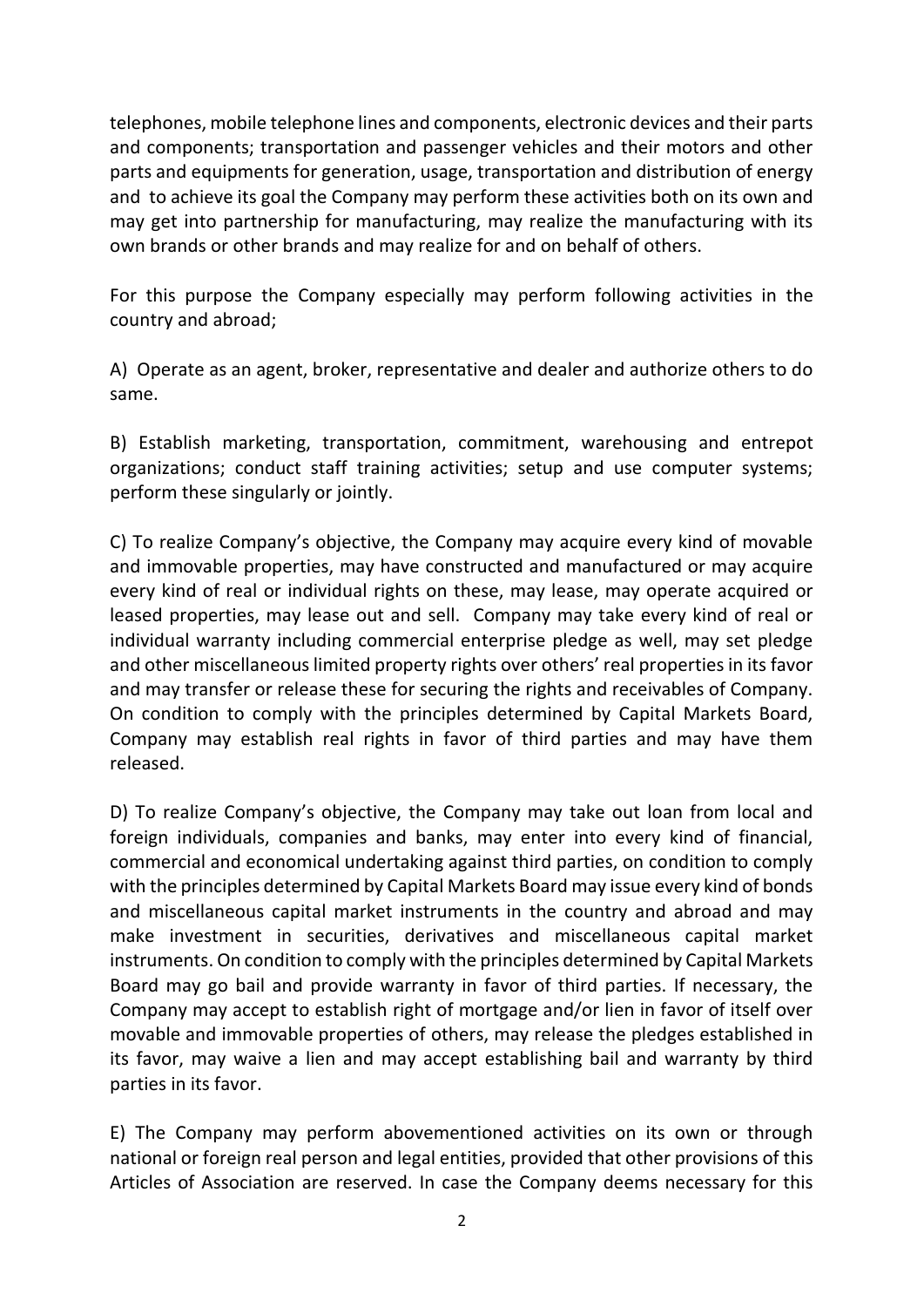purpose, may establish ordinary partnerships, commercial companies or other miscellaneous legal entities in the country or abroad or in part or whole, may make the acquisition of ordinary partnerships or other miscellaneous legal entities which had established with the same purpose and without the purpose of performing brokerage operations and operating security portfolio, with the participation purpose the Company may acquire, transfer the shares of these to the companies, commercial banks, financial leasing, consumer loan and factoring companies which had established with the same purpose and may participate into ordinary partnerships. The regulations of Capital Markets Board on transfer of concealed gain are reserved.

F) The Company may perform every operation that are necessary to perform abovementioned matters written in above paragraphs and may perform import, export and every kind of trade.

G) On condition that not to constitute a contradiction against the regulations of Capital Markets Board on transfer of concealed gain, to provide necessary material disclosures and informing shareholders about donations made within the year at General Assembly, the Company may provide donation and aid to foundations, associations, universities and similar establishments which were established for social purposes under the determined principles in a way that not hinder its own purpose and subject.

H) On condition to comply with regulations of Capital Markets Board on transfer of concealed gain, the Company may perform every kind of transactions and use any possessions including registry, annotation, type classification allotment, amalgamation, partition, release and donation related to parceling at land offices concerning every kind of real properties and may perform renunciation for road and green area transactions, furthermore may provide its alienation and may gratis release and donate mentioned real properties.

I) The Company may acquire, rent land, sea and air transportation vehicles and may sell and rent out owned vehicles. On condition to comply with regulations of Capital Markets Board, the Company may establish every kind of real and individual rights on these including pledge and pawn in favor itself and/or of third parties and may release them.

J) The Company may register every kind of licenses, letter patents, patents, useful model, know how, brand, trade titles, company names and other all miscellaneous intellectual property rights that are related to its purpose under its name and may acquire and transfer, on condition to comply with the regulations of Capital Markets Board provide as warranty and may make license agreements related to them.

K) For realizing Company's objective, the Company may make every kind of industrial and commercial investments that it deems suitable in the country and abroad, accordingly may establish factory, facility and sales office in the country and abroad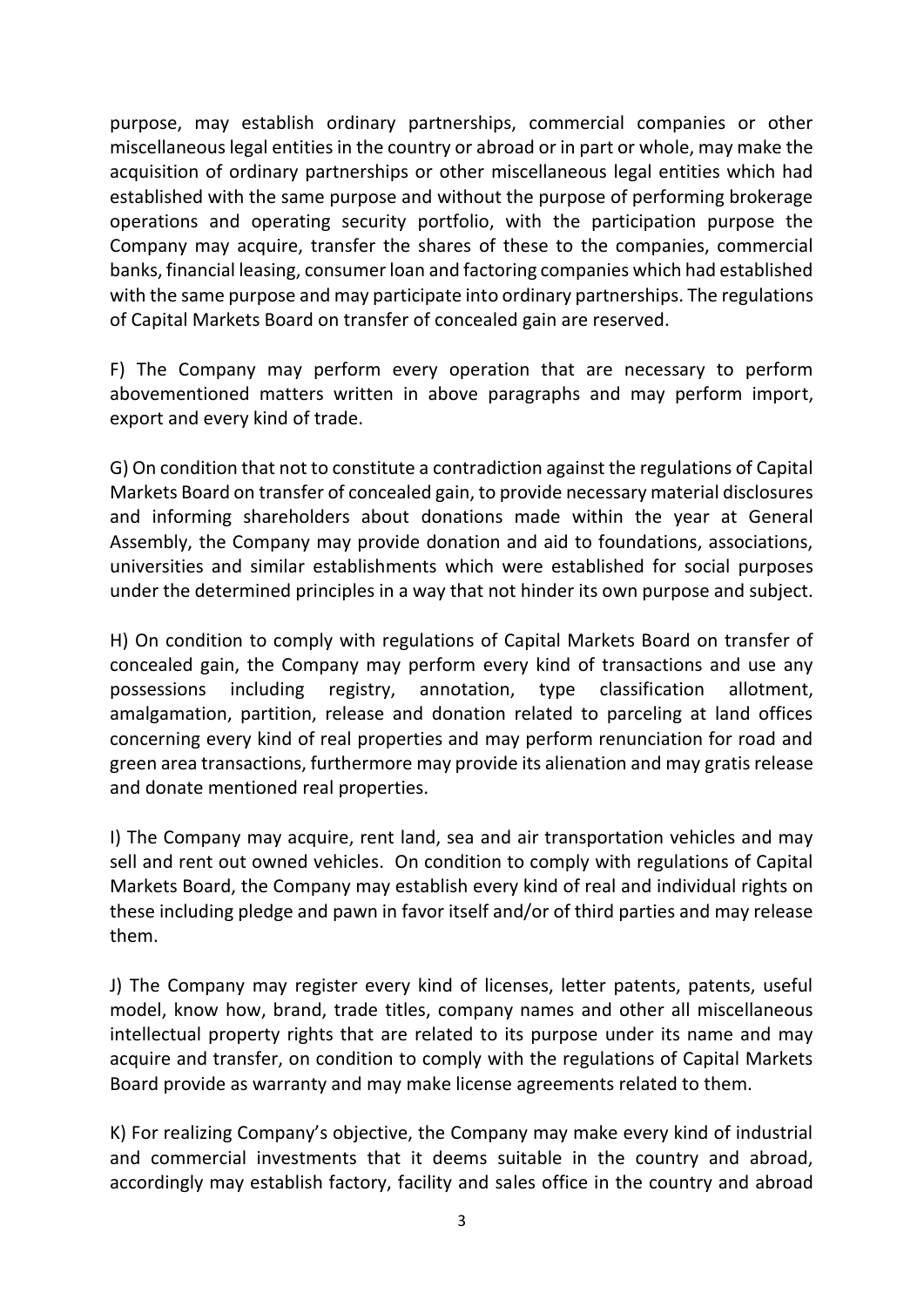and may provide services for architecture, engineering, design, software, accounting, call center and data storage.

L) On condition to comply with regulations of Capital Markets Board on transfer of concealed gain, the Company may join the tenders in the country and abroad on its own or by establishing partnerships with third parties.

M) The Company, on condition to comply with regulations of Capital Markets Board on transfer of concealed gain, may collaborate with companies that provide radio, TV programs production and broadcast services, operate TV studios and produce and sell required equipment and if necessary may terminate its collaboration.

N) The Company may establish and/or have established every kind of laboratories and research centers required for R&D activities.

O) In compliance with the legislation relating to the electricity market, within the framework of auto-producer license, in essence for meeting its own need for electricity and heat energy; it may conduct activities relating to building generation facilities, generating electricity and heat energy and in case generated energy exceeds its own need, to sell the electricity or heat energy, and/or the relevant capacity to other licensed legal persons or independent consumers within the framework of related legislation, and on condition not for commercial purposes to import installation and all related equipment and fuel.

P) The Company may provide energy manager training, may prepare and implement energy study and efficiency increasing projects (VAP), may provide consultancy and energy manager services for buildings.

R) The Company may establish, operate, run, transfer or take over to establish a training and personnel certification individually or in partnership with local, foreign, public or private natural and legal persons in connection with its scope of business, and may provide qualification assessment and professional competence system services in joint works with the 3rd party individuals and entities in connection with its field of activity on a fair, objective and neutral basis.

## **Article 4 – HEAD OFFICE AND BRANCHES OF THE COMPANY**

The head office of the Company is located in Beyoğlu, Istanbul. Its address is "Karaağaç Caddesi No:2-6 34445 Sütlüce-Beyoğlu / Istanbul". In case of address change, new address is registered to Trade Registry and announced in Turkish Trade Register Gazette. In addition, it is stated to related Ministry and Capital Markets Board. Any notification delivered to the registered and announced address is deemed to have been made to the company. In the event that the Company has not registered its new address within the specified period despite it has moved out of the previous registered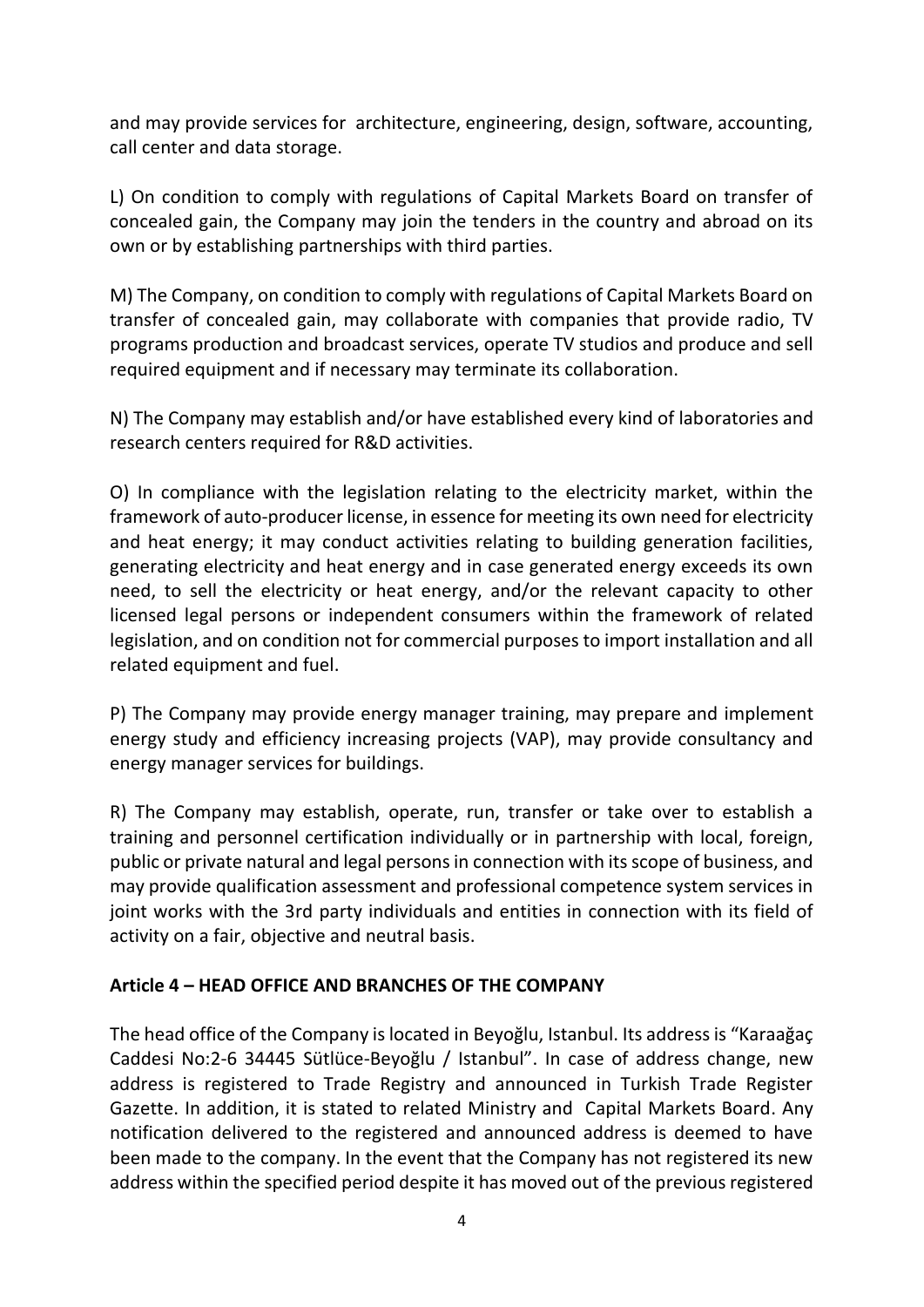and announced address shall be deemed reason for termination of the Company. In case the Company opens a branch, mentioned branches shall be registered to Trade Registry and announced in Turkish Trade Register Gazette.

# **Article 5 – PERIOD OF THE COMPANY**

The company was set up for an unlimited period of time and terminates with legal grounds or the decision taken by General Assembly as per the related provisions of Turkish Commercial Code.

# **Article 6 – CAPITAL**

The Company has adopted authorized capital system in accordance with the provisions of Law nr. 6362 and transited to authorized capital system with 28.10.1982 dated and 61 numbered permit of Capital Markets Board.

Upper limit of Company's authorized capital is TL 1,500,000,000.00 (One billion and five hundred million Turkish Liras), divided into 150,000,000,000.00 (One hundred and fifty billion) registered shares, each with a nominal value of 1 (One) Kurus.

The permit provided by the CMB for the upper limit of authorized capital is valid for the years between 2021-2025 (5 years). At the end of 2025, even if upper limit of authorized capital are not attained, in order to enable board of directors to take capital increase decision after 2025, it is mandatory to obtain authority from general assembly for a new period not exceeding 5 years by obtaining the permit of Capital Markets Board for previously permitted upper limit or a new upper limit. In case abovementioned authorization shall not be obtained, the Company cannot make a capital increase by a decision of the board of directors.

The issued capital of Company is TL 675,728,205.00 (Six hundred seventy five million and seven hundred twenty eight thousand and two hundred and five Turkish Liras) and mentioned issued capital is fully paid as free of collusion.

Corporate stocks are tracked based on records within the framework of dematerialization principles.

If necessary, Company's capital may be increased or decreased within the framework of the provisions of Turkish Commercial Code and Capital Markets Board.

The Board of Directors is authorized to increase the issued capital by issuing new shares up to upper limit of authorized capital when deemed as necessary in accordance with the provisions of Capital Markets Law and to take decisions on limiting the rights of shareholders for acquiring new shares and on issuing shares at a premium or under its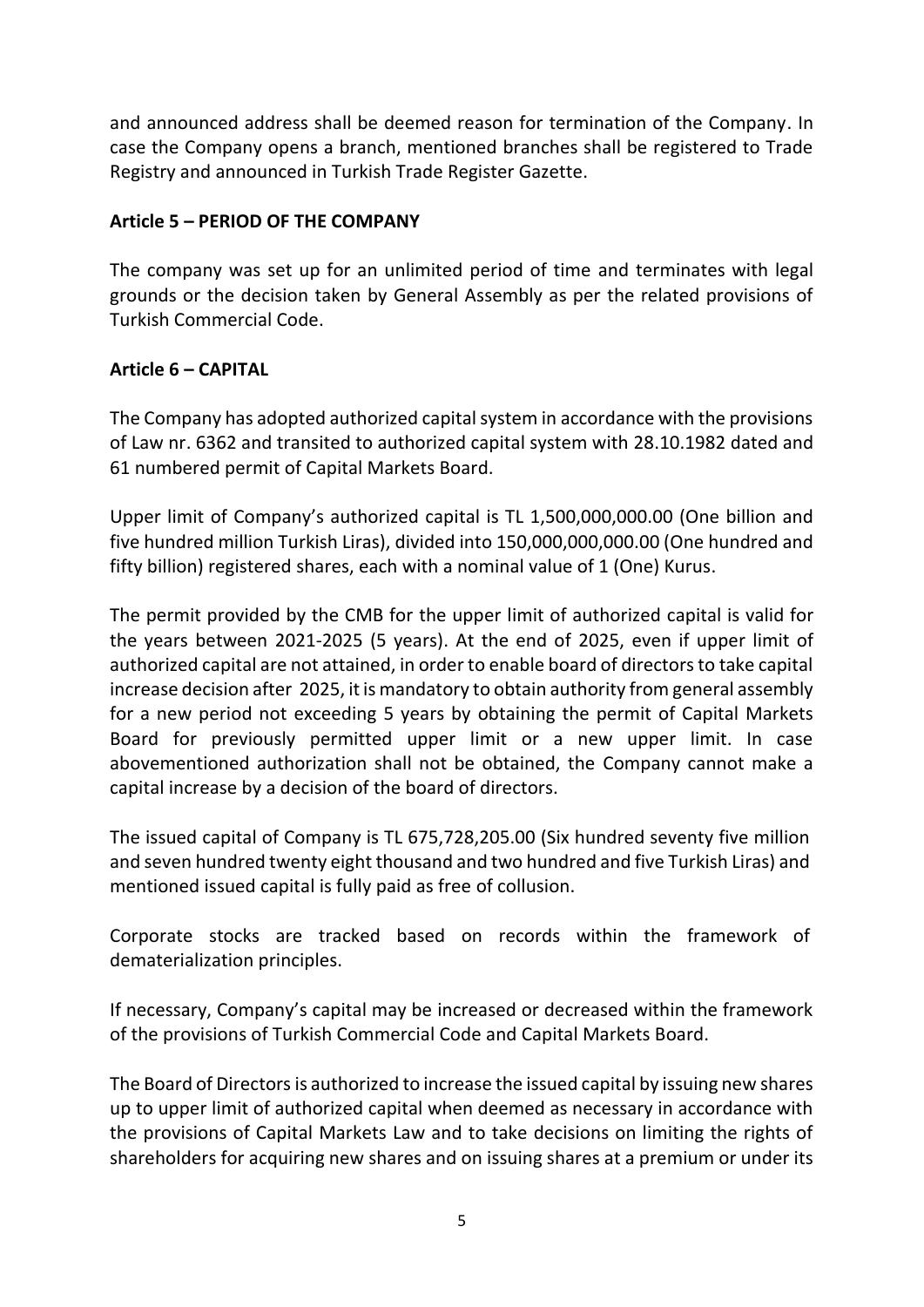nominal value. Authority of limiting the new share acquirement shall not be used in a way that causes disparity among shareholders.

# **Article 7 – ISSUE OF BONDS AND OTHER SECURITIES**

The Company may issue every kind of bonds, cash equivalent bonds, convertible bonds, golden, silver and platinum bonds, commercial paper, participation dividend certificate, profit and loss sharing certificate, other capital market instruments that is accepted as debt instrument for its nature by Capital Markets Board and all other capital market instruments to sell in the country and abroad to real persons and legal entities in accordance with the provisions of Capital Markets Law and other related legislation upon the decision of the board. As per Capital Markets Law, the Board of Directors is authorized for issue and determination of maximum amounts, type, term, interest and other conditions related to the issue and authorizing the Company management on these matters. In the process of issuing, the Company shall comply with Capital Markets Law and regulations included in related legislation.

# **Article 8: TRANSFER OF SHARES AND ESTABLISHMENT OF USUFRUCT ON SHARE**

In relations with Company, registered persons are accepted as shareholders or holders of usufruct right on share by taking only the records kept by Central Registry Agency in stock register into account.

For the transfer of registered shares of Company that are publicly-traded, regulations of Capital Markets Board shall be complied with.

# **Article 9: ACCEPTANCE OR TAKING OVER OF ITS OWN SHARES AS PLEDGE BY THE COMPANY**

The Company may accept and/or acquire its own shares as onerous in accordance with related articles of Turkish Commercial Code, regulations of Capital Markets Board and miscellaneous legislation.

## **Article 10: BOARD OF DIRECTORS, ELECTION OF MEMBERS AND BOARD DECISIONS**

On condition that unassignable power of General Assembly are reserved as per the related provisions of Turkish Commercial Code, all operations and management of Company are performed by Board of Directors consisting of al least 5 (five) members who will be elected by General Assembly within the framework of the provisions of Turkish Commercial Code and regulations of Capital Markets Board. The numbers and qualifications of independent members who will take charge in the Board of Directors are determined according to the regulations of Capital Markets Board related to Corporate Governance Principles.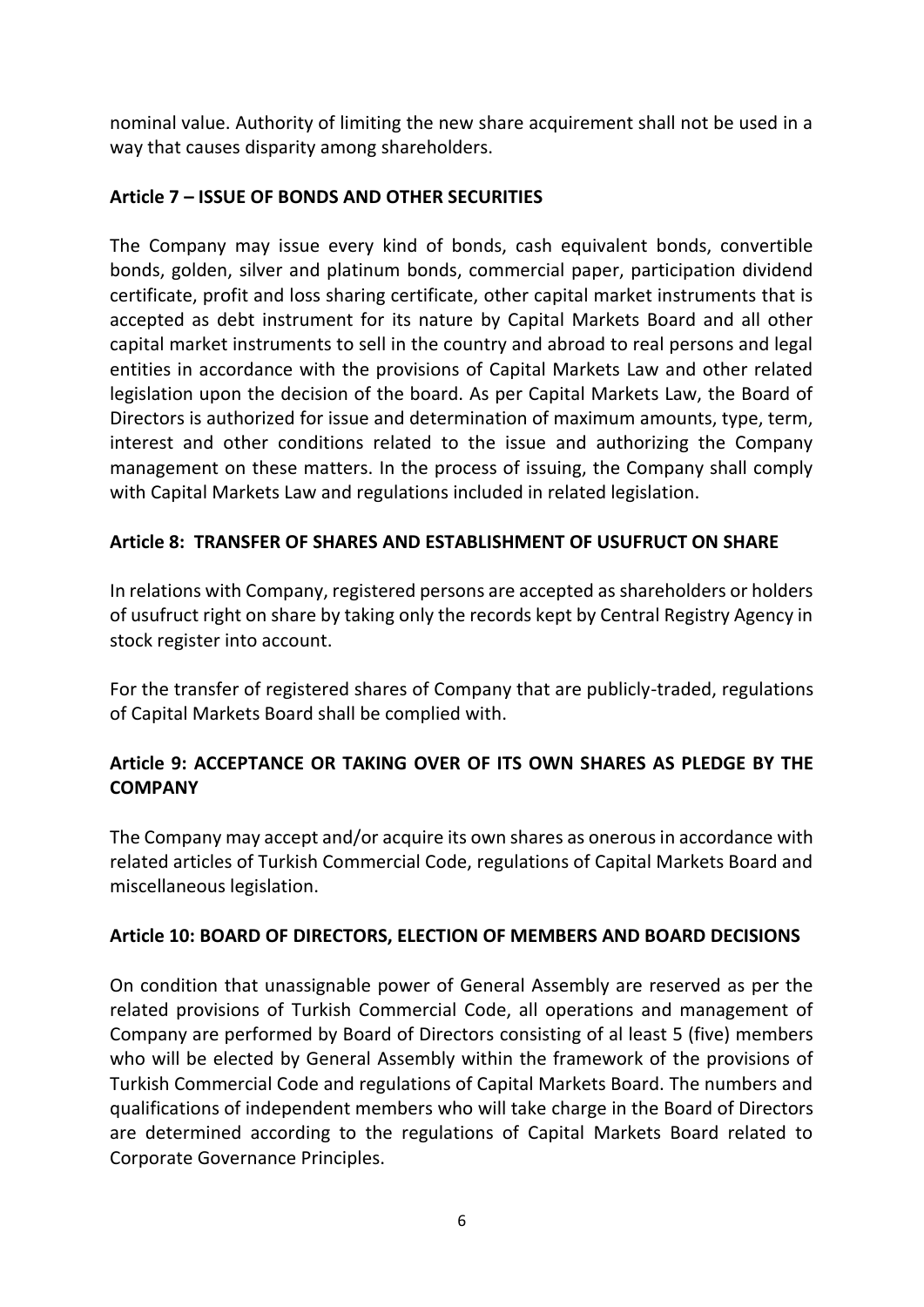Members of Board of Directors can be elected for a term up to 3 years. Member whose duty term is expired, may be reelected.

The qualified persons who have knowledge and expertise about Company's field of activity and management, are able to analyze financial statements and reports, have basic knowledge on legal arrangements that the Company is subject to and are preferably university graduate shall be nominated and elected for Board of Directors Membership.

The General Assembly is authorized for the determination of number of Board Members and the election of members. On condition that the obligations specified by the Corporate Governance Principles of Capital Markets Board are reserved for Independent Members, the General Assembly may change the Board Members at any time if deems as necessary as per 364<sup>th</sup> Article of Turkish Commercial Code.

In cases where the Board Membership is vacated, the Board of Directors elects a person conforming to legal conditions for a temporary period and submits for the approval of first General Assembly. In case independent member loses its independency, resigns or become inoperative, the procedures determined in the regulations of Capital Markets Board shall be followed.

The meeting and decision quorum in Board of Directors is the absolute majority of total member number. Obligations specified by Corporate Governance Principles of Capital Markets Board are reserved.

Unless one of the members of Board of Directors makes a claim for negotiation, the Board of Directors may take board decisions by obtaining written consent of others for an offer of a member among them regarding a matter. This type of decisions can be taken by obtaining written consents of at least the majority of total member number. Submitting the same offer to all Board Members is a validity condition for taking decision in this method. It is not obligatory to have approval on the same paper, however it is necessary to attach all papers including countersigns into minute book of board of directors or recording into minute book by converting into a decision including the signs of approved persons for the validity of the decision.

# **Article 11: DIVISION OF TASKS OF BOARD OF DIRECTORS, REPRESENTATION AND DELEGATION OF MANAGEMENT**

In case Chairman of the Board is not elected by General Assembly, Chairman and Vice Chairman for acting as deputy of chairman when chairman is not available, are elected by the Board of Directors. Vice Chairman of the Board is authorized as well in terms of authorities of Chairman of the Board specified by Turkish Commercial Code regarding notice of meeting and demands of board members for obtaining information.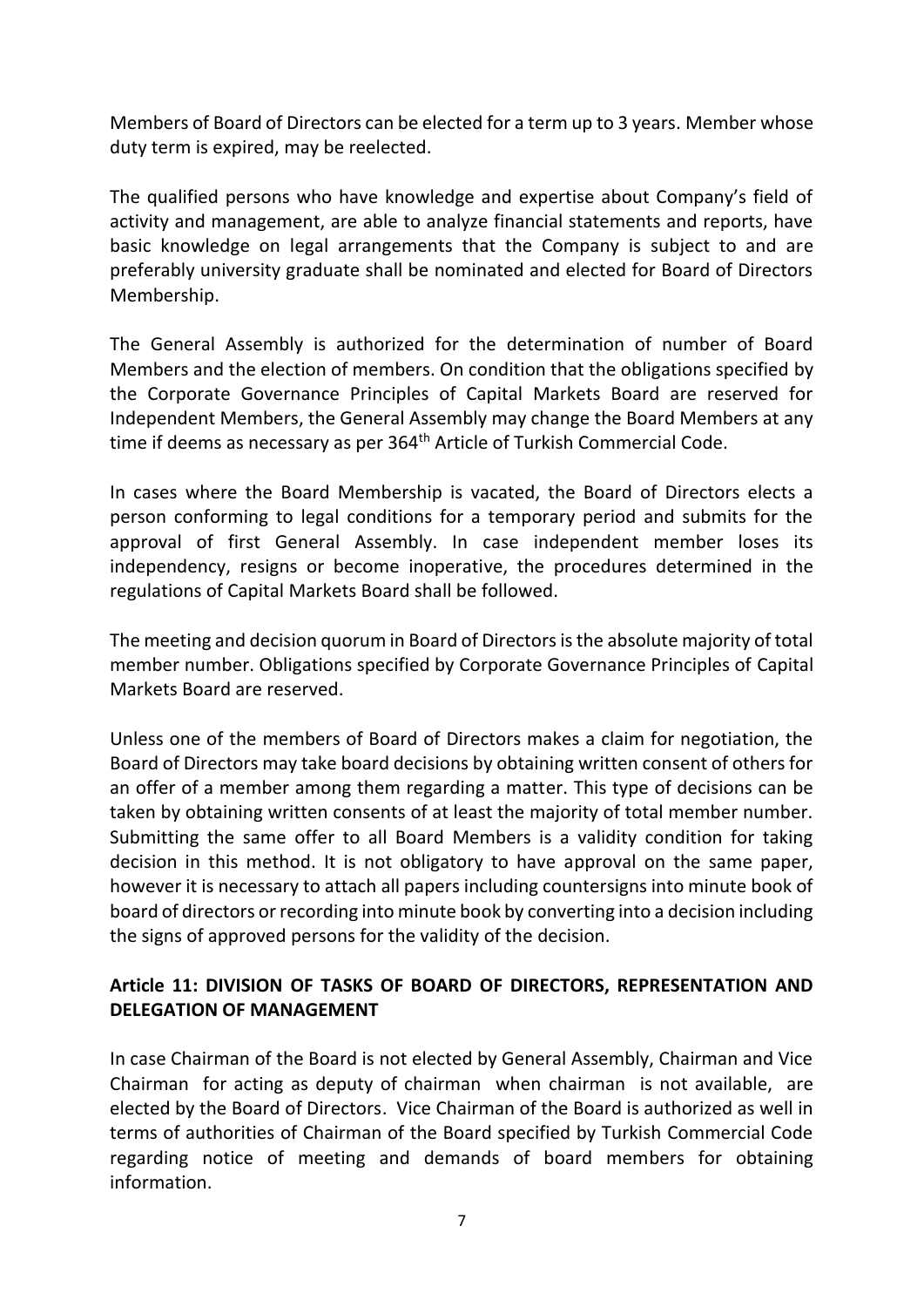The Board of Directors, especially, may institute proceedings, start arbitration, start every kind of collection and legal proceedings, may perform conciliation and acquittance proceedings, may make an offer to stop the execution of bankruptcy and concordatum proceedings, on condition to comply with the regulations of Capital Markets Board, may make donations, may make an exchange commitment, may provide warranty, may perform transactions for establishing conveyancing and pledge transaction on real properties. If necessary, the Company may authorize third parties on these matters.

The Board of Directors is authorized to partly or wholly delegate the management to a person or several persons (delegates) who is/are or not board members by an internal directive that the Board of Directors will prepare as per 367th Article of Turkish Commercial Code. The Board of Directors determines the authority and obligations of delegates by this internal directive and may delegate every kind of authorities and obligations that are assigned to Board of Directors to related persons within the frame of conditions, provisions and limitations again determined by the Board of Directors and if necessary may amend and modify these authorities in part or in whole or may withdraw. 375th Article of Turkish Commercial Code is reserved.

Within the frame of 370th Article of Turkish Commercial Code, the Company may delegate power of attorney of the Board of Directors to a person or several persons who is/are board member or shareholder or it is not obligatory to be board member. However in such case, it is obligatory that at least one board member has the power of attorney. Unless a special decision is taken by the Board of Directors, any two board members who are not independent within the scope of the regulations of Capital Markets Board may bind the Company in all respects with their signatures together under the Company's name.

The Board of Directors is authorized for the division of management and representation tasks as abovementioned.

The Board of Directors, on condition to comply with the provisions of related legislation, may establish advisory, coordinating, audit and similar nature committees or sub-committees consisting of persons who are and/or not board in the fields that deemed necessary. The principles related to meeting organization, working and reporting carried out by such committees are set, arranged and amended by the Board of Directors.

# **Article 12: REMUNERATIONS OF MEMBERS OF BOARD OF DIRECTORS AND COMMITTEE**

Within the scope of related provisions of Turkish Commercial Code and regulations of Capital Markets Board, attendance fees, wages, premium and bonus may be paid to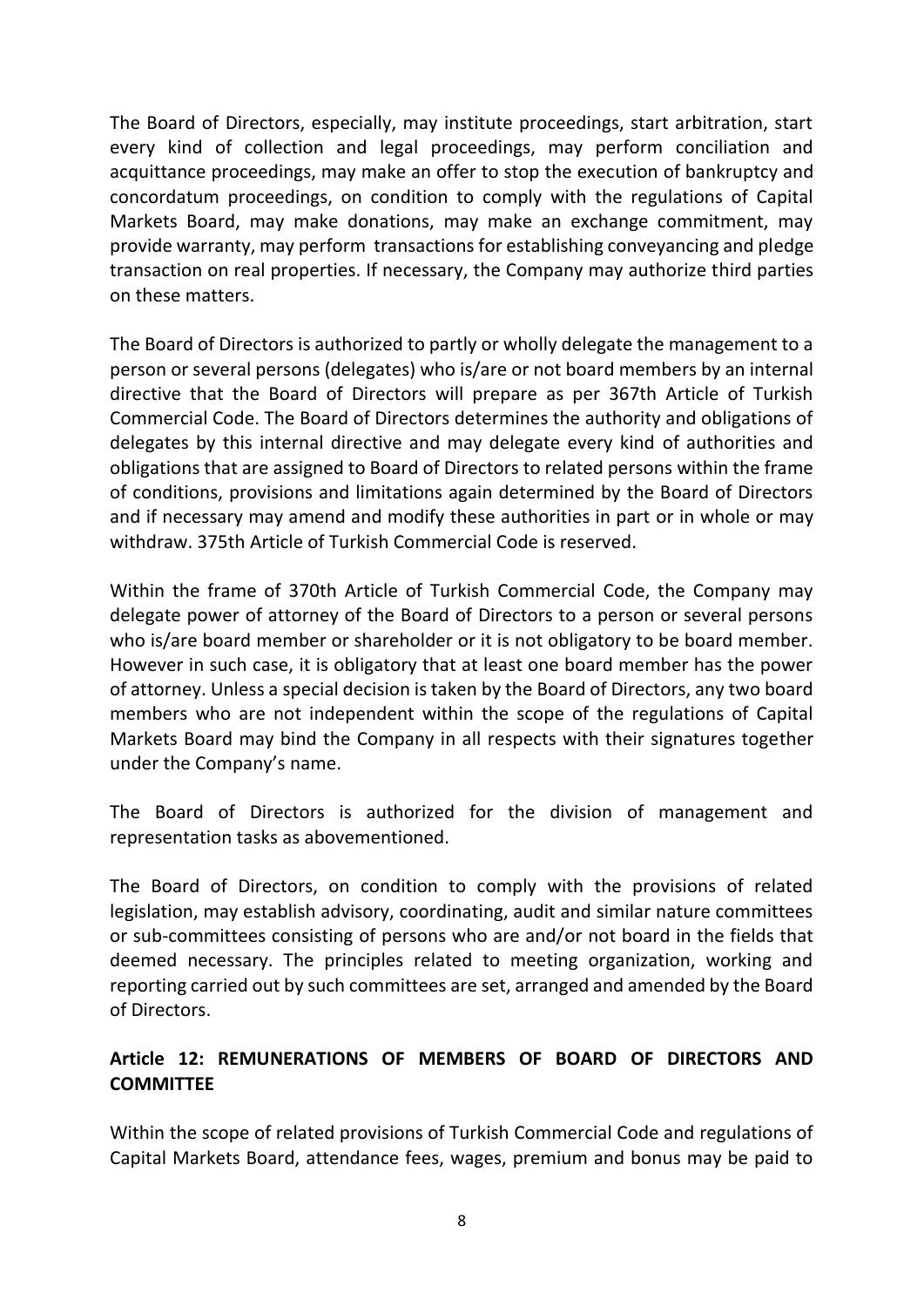Board Members and Members of Committee specified in 11th Article for their service provided to Company in the capacity of Board Members and Members of Committee.

The method and the amount of the payments to the Board Members including executive directors due to board membership are determined by the General Assembly and the method and the amount of the payments to committee members due to committee membership service are determined by the Board of Directors in line with the legislation. In the remuneration of Independent Board Members stock options or payment schedule based on Company performance are not used.

## **Article 13: AUDIT**

For the audit of Company and other matters specified in the legislation related provisions of Turkish Commercial Code and Capital Markets Legislation are applied. The Board of Directors may establish internal audit arrangement operating under its authority with the purpose of internal audit as per 366th Article of Turkish Commercial Code.

# **Article 14– GENERAL ASSEMBLY**

Following principles are applied at General Assemblies.

**a) Convocation Method**; General Assemblies meet as ordinarily or extraordinarily. In these convocations the provisions of Turkish Commercial Code and regulations of Capital Markets Board are applied. General Assembly is performed as open to public including stakeholders and media without having a right to make any comments.

**b) Meeting Time**; Ordinary General Assembly meets within three months following the fiscal period of the Company and at least one time in a year. In these meetings matters that should be negotiated as per agenda are evaluated and concluded.

Extraordinary General Assembly meets in case of necessary situations and periods, in accordance with Turkish Commercial Code, regulations of Capital Markets Board and provisions that are stated in this Articles of Association and takes the necessary decisions.

**c) Voting Right**; Shareholders attended to Ordinary and Extraordinary General Assemblies use their voting rights in proportion to nominal value of their total shares. In General Assemblies, voting performed as open voting. However, on demand of shareholders who have at least one-twentieth of shares represented in the meeting, secret ballot method is used.

**d) Representation**; For representing by proxy, on condition to comply with the regulations of Capital Markets Board, in General Assemblies shareholders may have themselves represented by other shareholders or by a proxy who will be appointed from outside. Proxies who have shares in the Company are authorized to use the voting right of the shareholder who they represent in addition to their own voting rights. On condition that representative appointments performed via Electronic General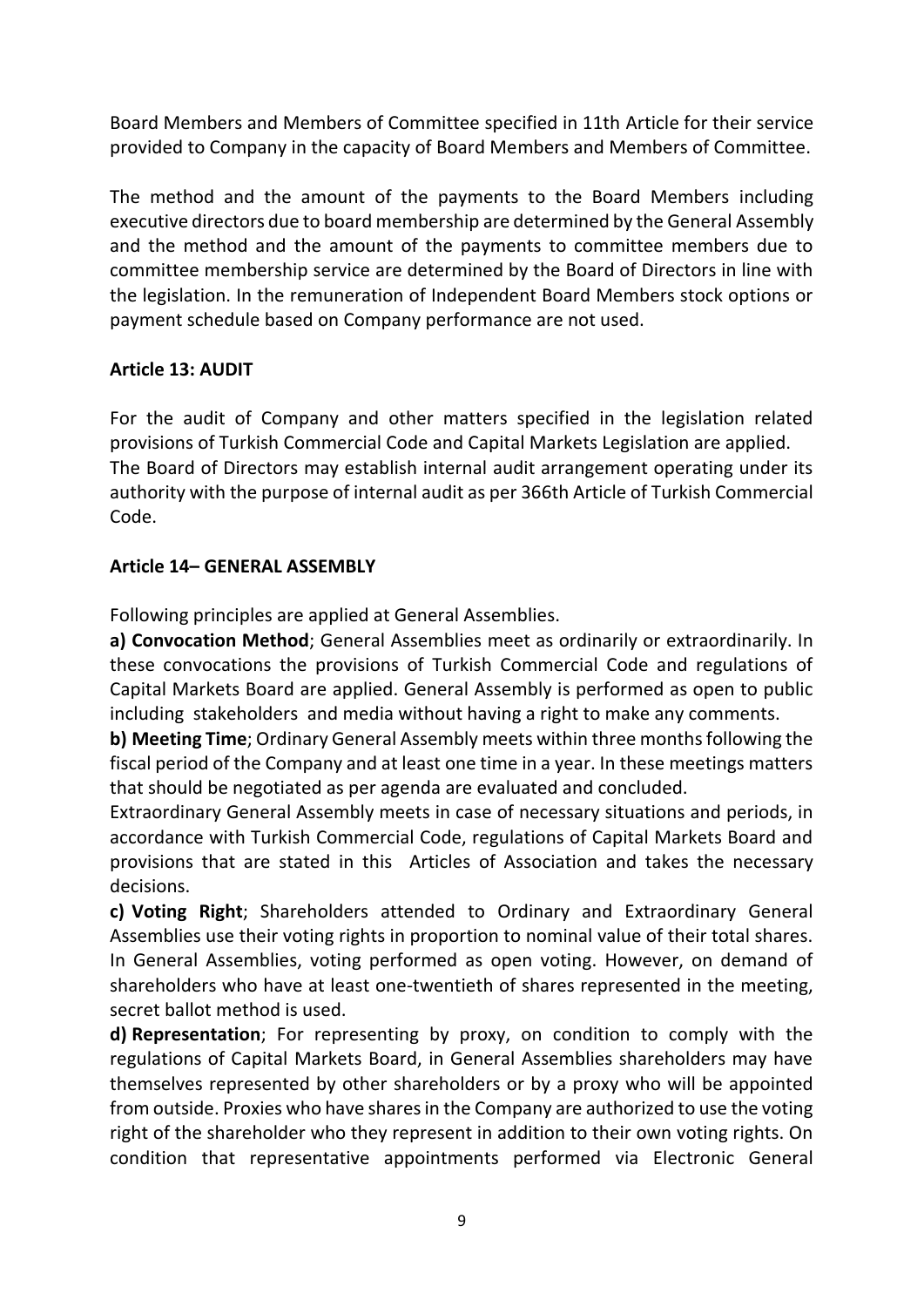Assembly System are reserved, the power of attorney provided for this purpose should be in written.

**e) Meeting Place**; The General Assembly meets in head office building of the Company or in a suitable place in Istanbul.

**f) Attendance to the Meeting**: At least one Board Member and Executive Directors, auditor, at least one of the authorized officers who have the responsibility for preparing the financial statements and at least one of the authorized officers who is competent on the subjects having a special place in the agenda to provide explanations shall attend to General Assembly. If persons who are apart from the persons who shall attend to meeting as per law, shall not attend the meeting, their reasons for not attending to the meeting are submitted to General Assembly's information by the chairman of the meeting.

**g) Chairman of Meeting**; Meeting Chairman who is authorized to manage the negotiations at General Assembly is assigned from shareholders and at least 1(one) member who is authorized to collect the votes and Minute Registrar are assigned from shareholders or outside.

**(h) Meeting and Decision Quorum**; On condition that further quorums specified in regulations of Turkish Commercial Code and Capital Markets Board are reserved, meeting and decision quorum at all General Assemblies of the Company is the absolute majority of the capital.

**(ı) Internal Directive**; The Board of Directors shall prepare an internal directive including the rules regarding operation procedures and principles of General Assembly as per related provisions of Turkish Commercial Code and regulations and communiqués issued within the frame of this Law and submit this for the approval of General Assembly. The internal directive approved by General Assembly is registered and announced in Trade Registry.

**(i) Attending to General Assembly via electronic platform**; Shareholders who have attendance right for General Assemblies of the Company, may attend these meetings via electronic platform as per 1527th Article of Turkish Commercial Code. The Company may both establish an electronic general assembly system and may buy service from the systems established for this purpose to enable shareholders to attend general assemblies via electronic platform, state opinions, make an offer and vote as per the provisions of regulation Regarding the Electronic General Assembly Meetings of Joint Stock Companies. In all General Assemblies to be performed, as per this provision of Articles of Association, shareholders and representatives are enabled to use their rights specified in the provisions of mentioned Regulation via established system.

## **Article 15 – CORPORATE GOVERNANCE PRINCIPLES**

Corporate Governance Principles which have been made obligatory by Capital Markets Board are complied with.

In transactions deemed as significant in terms of implementation of Corporate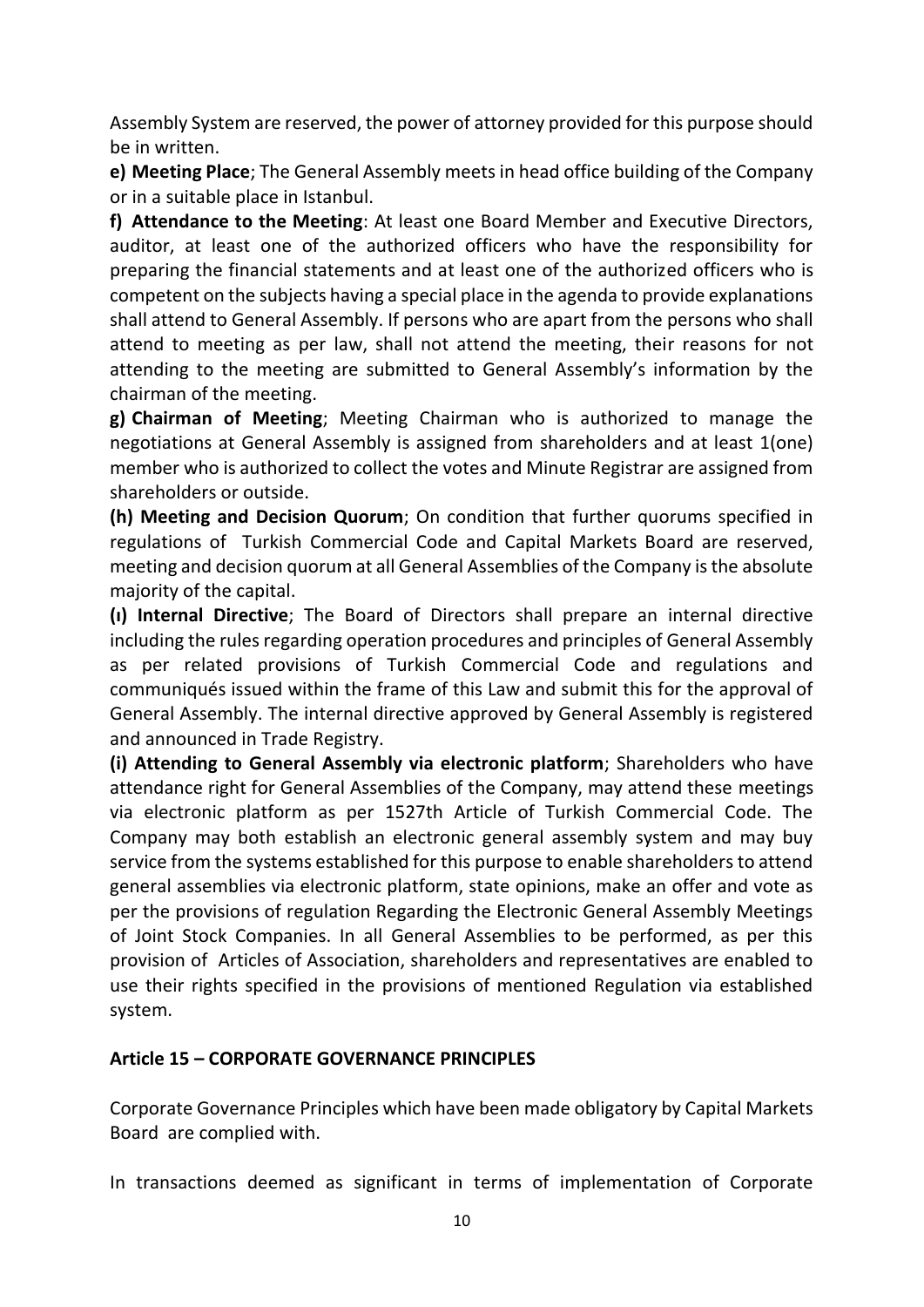Governance Principles and all related party transactions of Company and in transactions related to providing warranty, pawn and mortgage in favor of third parties the regulations of Capital Markets Board related to corporate governance are applied.

Any transactions made and any decisions taken by Board of Directors on the contrary of obligatory principles are invalid and constitute a contradiction against Articles of Association.

# **Article 16 - ANNOUNCEMENTS**

Matters which are obligatory to be announced as per Law are announced in accordance with related provisions of Turkish Commercial Code and regulation and communiqués issued within the frame of this Law, regulations of Capital Markets Board and other legislation to be subjected. Matters, whose announcement target is not specified within the regulations, are announced on the Company's website.

# **Article 17 –ACCOUNTING YEAR**

The accounting year of the Company starts with first day of January and ends in the last day of December of the same year.

# **Article 18 – DETERMINATON AND DISTRIBUTION OF PROFIT**

Period income indicated in the annual balance sheet and remained after deducting the amounts such as general expenditures of the Company and miscellaneous depreciation that it is obligatory to be paid or to be reserved by the Company and taxes that is obligatory to be paid by legal entity of the Company from the revenues determined at the end of Company's fiscal period and if any, after deducting losses of previous periods, are respectively distributed as indicated below:

General Legal Reserve: a) 5% is reserved into legal reserve.

First Dividend:

b) First dividend is reserved from the remaining, if any, from the amount to be determined with the addition of donation amount made within the year in accordance with Turkish Commercial Code and Capital Markets Board Legislation.

## Second Dividend:

c) The General Assembly is authorized to distribute the remaining amount after deducting the amounts specified in (a) and (b) clauses from the net period income in part or in whole as second dividend share or to reserve as the reserve fund reserved at its own discretion as per 521<sup>st</sup> Article of Turkish Commercial Code.